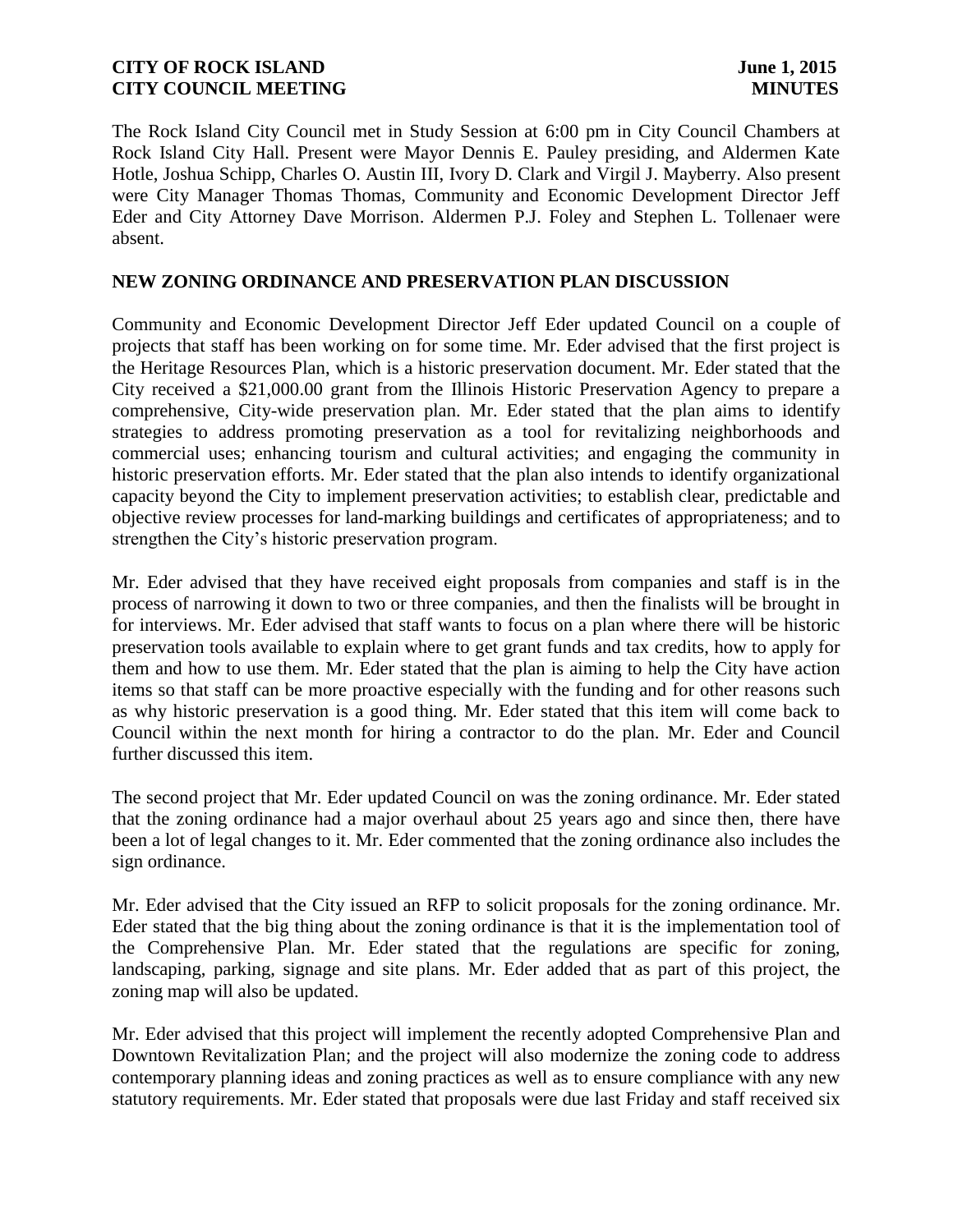proposals. Mr. Eder added that the proposals will be reviewed and staff will select two or three firms to interview and then it will be brought to Council for consideration.

Council discussed this item as it related to cost concerning the consultant.

Council discussed evaluating the Zoning Appeals Board as it related to ordinance changes. Mayor Pauley stated that several months ago, Council had asked for a report and recommendation on this item, but Council has yet to receive it. Mr. Eder advised that he would get a report to Council soon.

#### **EXECUTIVE SESSION**

A motion was made by Alderman Austin and seconded by Alderman Clark to recess to Executive Session on matters of Personnel, Property Acquisition and Litigation. The motion carried on a roll call vote. Those voting Aye being; Alderman Hotle, Alderman Schipp, Alderman Austin, Alderman Clark and Alderman Mayberry; those voting No, none. The meeting was recessed at 6:13 pm.

Mayor Pauley reconvened the regular meeting at 6:34 pm.

#### **ADJOURNMENT**

A motion made by Alderman Clark and seconded by Alderman Mayberry to adjourn the meeting carried by the following Aye and No vote. Those voting Aye being; Alderman Hotle, Alderman Schipp, Alderman Austin, Alderman Clark and Alderman Mayberry; those voting No, none. The meeting was adjourned at 6:35 pm.

Aleisha L. Patchin, City Clerk

 $\frac{1}{2}$  ,  $\frac{1}{2}$  ,  $\frac{1}{2}$  ,  $\frac{1}{2}$  ,  $\frac{1}{2}$  ,  $\frac{1}{2}$  ,  $\frac{1}{2}$  ,  $\frac{1}{2}$  ,  $\frac{1}{2}$  ,  $\frac{1}{2}$  ,  $\frac{1}{2}$  ,  $\frac{1}{2}$  ,  $\frac{1}{2}$  ,  $\frac{1}{2}$  ,  $\frac{1}{2}$  ,  $\frac{1}{2}$  ,  $\frac{1}{2}$  ,  $\frac{1}{2}$  ,  $\frac{1$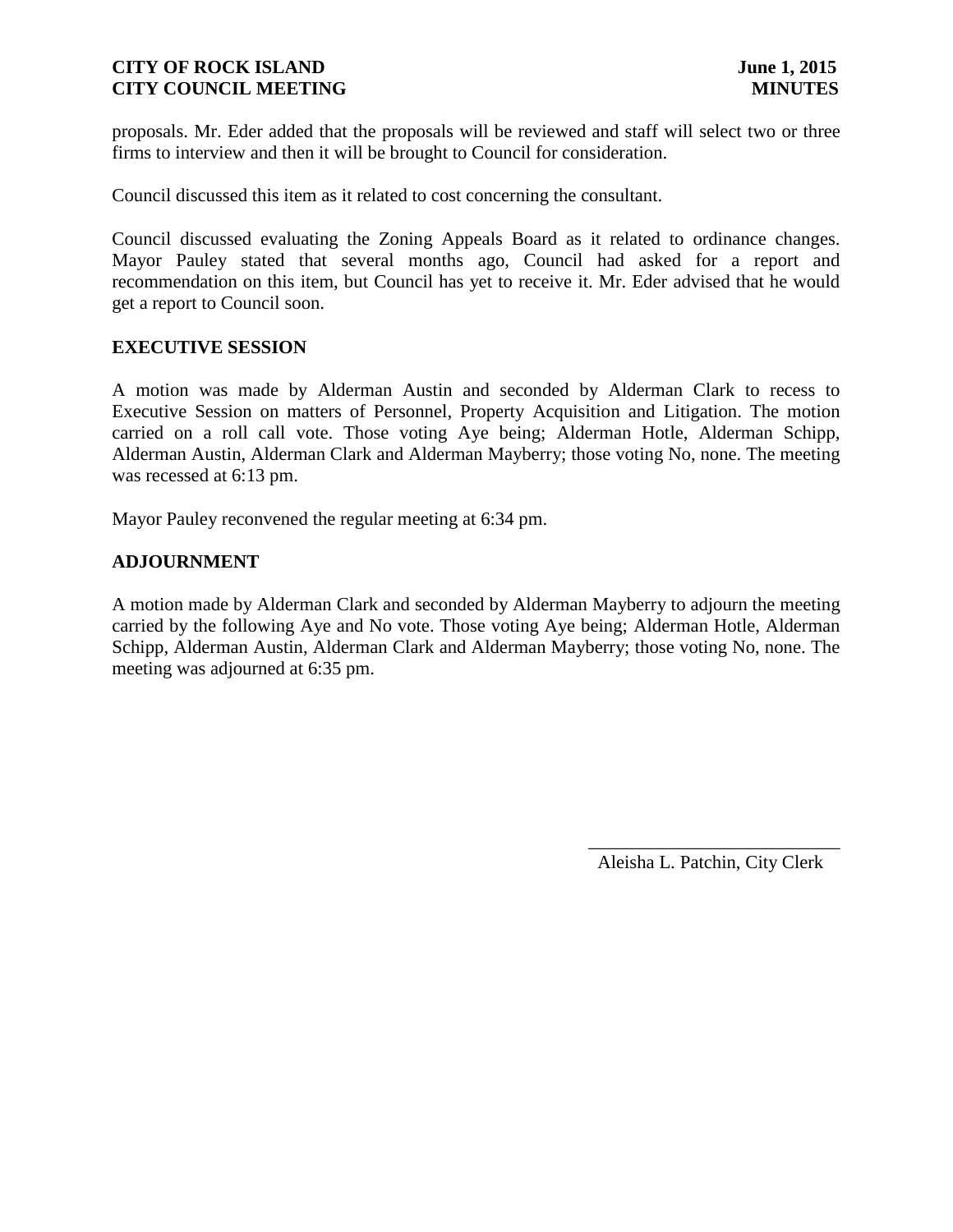Rock Island City Council met in regular session at 6:45 pm in Council Chambers of Rock Island City Hall. Present were Mayor Dennis E. Pauley presiding, and Aldermen Kate Hotle, Joshua Schipp, Charles O. Austin III, Ivory D. Clark, Virgil J. Mayberry, P.J. Foley and Stephen L. Tollenaer. Also present were City Manager Thomas Thomas and City Attorney Dave Morrison.

#### Introductory Proceedings

Mayor Pauley called the meeting to order and led in the Pledge of Allegiance. Alderman Hotle gave the Invocation.

#### Agenda Item #5 **Minutes of the meeting of May 18, 2015.**

A motion was made by Alderman Foley and seconded by Alderman Austin to approve the Minutes of the meeting of May 18, 2015 as printed. The motion carried by the following Aye and No vote; those voting Aye being; Alderman Hotle, Alderman Schipp, Alderman Austin, Alderman Clark, Alderman Mayberry, Alderman Foley and Alderman Tollenaer; those voting No, none.

## Agenda Item #6 **Update Rock Island by Mayor Pauley.**

Mayor Pauley stated that on Tuesday, June  $2<sup>nd</sup>$ , River City 6 will kick off the 59<sup>th</sup> Annual Starlight Revue Music Under the Stars Concert Series held at Lincoln Park. At 6:00 pm enjoy dinner from the Hy-Vee grill and an ice cream social. Enjoy the concert from 7:00 pm to 9:00 pm. Concert rain date is Wednesday of the same week. Call (309) 732-RAIN.

Do you know someone that deserves to be recognized for what they do for the community? If so, there is still time to nominate them for the 2015 Citizen of the Year Awards, sponsored by the Mayor and City Council. Mayor Pauley stated that there are seven categories for Rock Island Citizens – Business, Professional, Education, Individual, City Employee, Organization and Youth. There is a special category for someone that does not live in Rock Island but has contributed to the good of the community. We invite you to submit a nomination for someone that deserves the recognition of this award. Go to [www.rigov.org](http://www.rigov.org/) under City Clicks to get a nomination form. Mayor Pauley noted that the deadline for receiving nominations is June 8, 2015. If you have questions, please call City Clerk, Aleisha Patchin at (309) 732-2010.

Mayor Pauley stated that acclaimed international rock artist, Lissie Maurus, will return Saturday, June  $6<sup>th</sup>$  to team up with the Rock Island Parks and Recreation Department for a fourth hometown concert at Schwiebert Riverfront Park benefiting the ALS division of the Muscular Dystrophy Association of Eastern Iowa and Western Illinois. Mayor Pauley commented that this year's event will include Yoga, a children's dance performance, local and national bands, food, and a beer garden by Bent River Brewing Company. Proceeds benefit the ALS Division of the Muscular Dystrophy Association of Iowa and Western Illinois. There will also be flower crowns for sale and face painting. Mayor Pauley stated that the gates open at 2:30 pm, with admission of \$10 for adults (cash only) and free for children 12 and under with paid adult. For more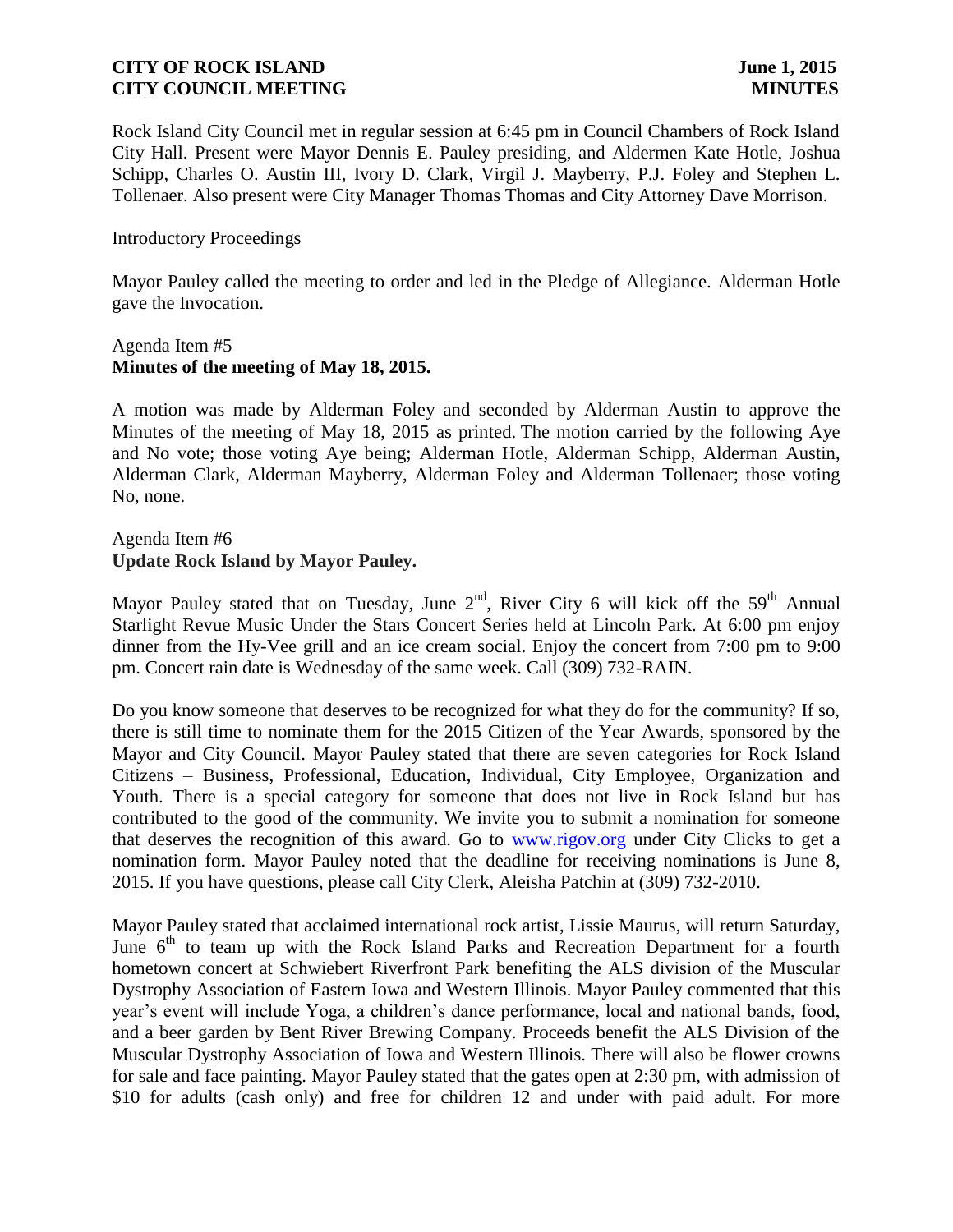information, please call (309) 732-7275.

Mayor Pauley advised that the annual Quad Cities Senior Olympics will be held June  $1<sup>st</sup>$  through June 7<sup>th</sup>. Most of the athletic events will take place at Augustana College's Erickson Field in Rock Island Friday night, June  $6<sup>th</sup>$  and all day on Saturday, June  $7<sup>th</sup>$ . The entire schedule is listed online at [www.qcseniorolympics.org.](http://www.qcseniorolympics.org/) Mayor Pauley added that gold, silver and bronze medals are given in every event and for multiple age levels. To register, volunteer, or for more information, contact the Quad Cities Senior Olympics office at (309) 786-1677 or visit the website. On-site registration is allowed for some events.

Mayor Pauley stated that summer means it's time to catch a free show by the Backwater Gamblers Water Ski Show Team. The team consists of approximately 150 members ranging in age from one to 67. Skiing members perform acts such as jumping, barefooting, pyramids, swivel, strap doubles, and others. Watch them on their home surf at  $44<sup>th</sup>$  Street and the Rock River. Shows are Wednesdays and Sundays at 6:30 pm. For more information, go to [www.backwatergamblers.com.](http://www.backwatergamblers.com/)

#### Agenda Item #7

**Public Hearing on a request from Clayton Peterson for an amendment to an approved special use permit to continue to allow quilting classes to be conducted out of the same downstairs dwelling unit of his duplex by the non-resident employee of the approved alteration business at 1202 21st Street.** 

Mayor Pauley closed the regular meeting and opened a public hearing at 6:49 pm on a request from Clayton Peterson for an amendment to an approved special use permit to continue to allow quilting classes to be conducted out of the same downstairs dwelling unit of his duplex by the non-resident employee of the approved alteration business at  $1202 \ 21<sup>st</sup>$  Street.

Mr. Clayton Peterson of 1202 21<sup>st</sup> Street stepped forward. Mayor Pauley swore in Mr. Peterson.

Mr. Peterson stated that they are not actually quilting classes; they are sit and sews. Mr. Peterson offered that the non-resident employee does not advertise to do these things; it is people that need help with certain projects. Mr. Peterson indicated that a person may bring a project to the house on a Monday or Wednesday at the appropriate time and they will complete those projects.

Alderman Austin inquired upon Mr. Peterson to address the parking issue. Mr. Peterson stated that he lives on a corner lot and has about five parking spaces beside his house and three spaces in front of his house. Mr. Peterson stated that when the non-resident employee has her alterations shop going and people come for alterations, they may occasionally park in front of a neighbor's house. Mr. Peterson commented that the neighbors are objecting to that. Alderman Austin and Mr. Peterson further discussed this issue.

Alderman Hotle inquired as to how many people come to the classes. Mr. Peterson stated that there are six people that come to classes on Monday and normally two or three people come on Monday night; on Wednesday, there are four to five people and on Wednesday night, two people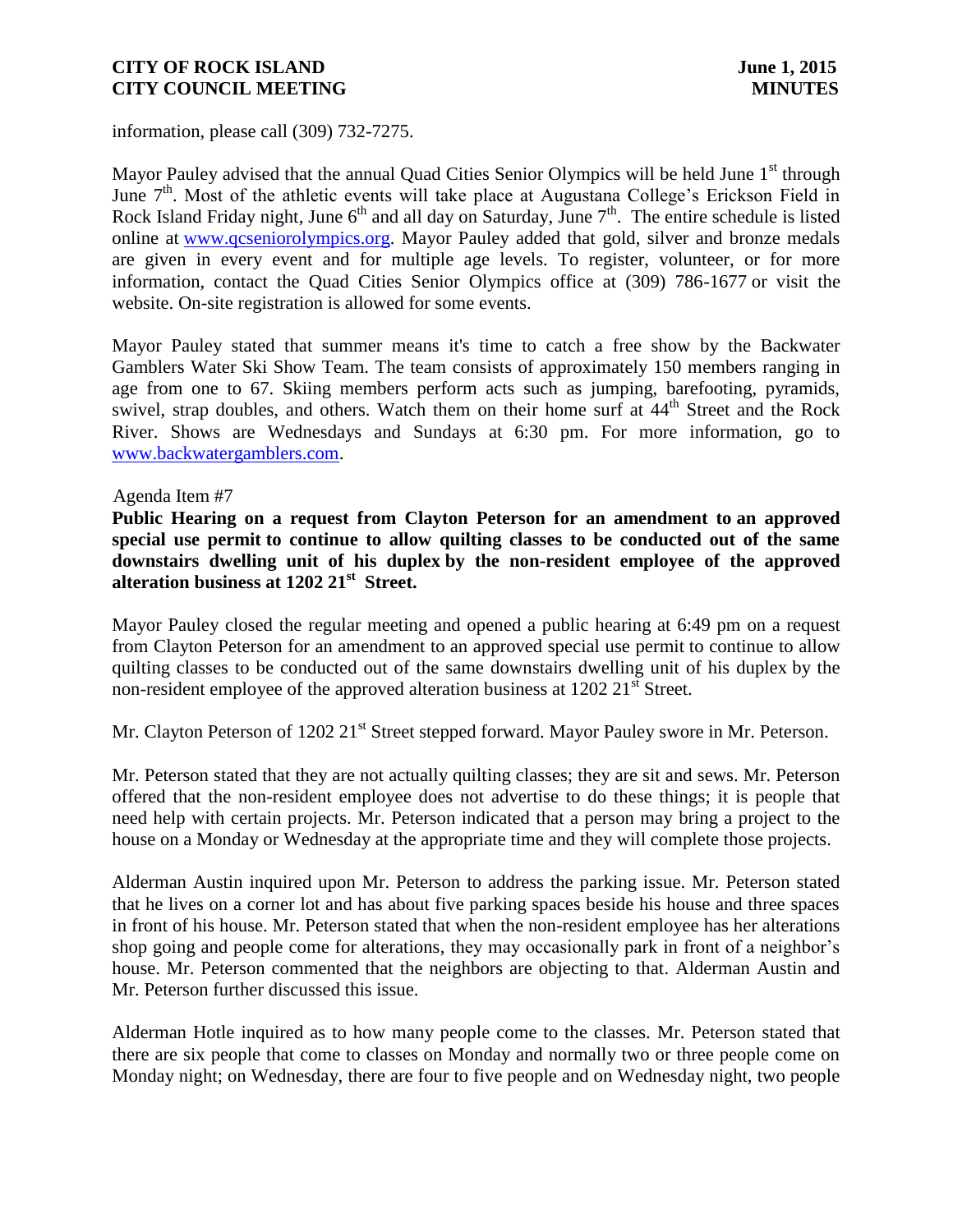come in one vehicle. Mr. Peterson added that on Monday nights, two of the people come in one car.

After more discussion, Mayor Pauley inquired as to whether there was anyone that wished to speak in favor of the amendment to the approved special use permit to continue to allow quilting classes to be conducted out of the same downstairs dwelling unit of Mr. Peterson's duplex by the non-resident employee of the approved alteration business at  $1202 \ 21<sup>st</sup>$  Street. No one stepped forward.

Mayor Pauley then inquired as to whether there was anyone who wished to speak in opposition to the amendment to the approved special use permit to continue to allow quilting classes to be conducted out of the same downstairs dwelling unit of Mr. Peterson's duplex by the non-resident employee of the approved alteration business at  $1202 21<sup>st</sup>$  Street.

Mr. Tim Kerr of 1210 21<sup>st</sup> Street stepped forward. Mayor Pauley swore in Mr. Kerr.

Mr. Kerr voiced concerns in regards to the parking problem in the past with the original special use permit, and had concerns that if the amendment to the special use permit was approved, it would create more parking issues. Mr. Kerr stated that at night when the neighbors come home from work, they may have their families over and they cannot park.

Mr. Kerr indicated that the neighbors originally signed a petition to allow an alterations business in the downstairs apartment, and now there is a full time tenant, which is the renter's son and she also babysits. Mr. Kerr inquired as to whether this is a rental for a tenant, a babysitting business or an alterations business.

Mr. Kerr stated that parking is an issue and the neighbors would like for it to be a residential public street.

Mr. Darren Ferko of 1207 21<sup>st</sup> Street stepped forward. Mayor Pauley swore in Mr. Ferko. Mr. Ferko stated that he has lived in the neighborhood for 10 years and loved the quietness of the neighborhood when he first moved in. Mr. Ferko submitted a petition from the neighbors opposing the amendment to the special use permit. Mr. Ferko stated that if the amendment is approved, it will result in reduced parking for the residents, increased noise, traffic and deterioration of the neighborhood.

Alderman Schipp and Mr. Ferko discussed the petition as it related to the signatures of the neighbors opposing the special use permit.

Mr. Peterson stated that he was not aware until this evening that there were all of these problems in regards to parking.

Mr. Kerr inquired as to whether the business is licensed to have three different operations going on at the same time. Mr. Kerr further discussed this issue.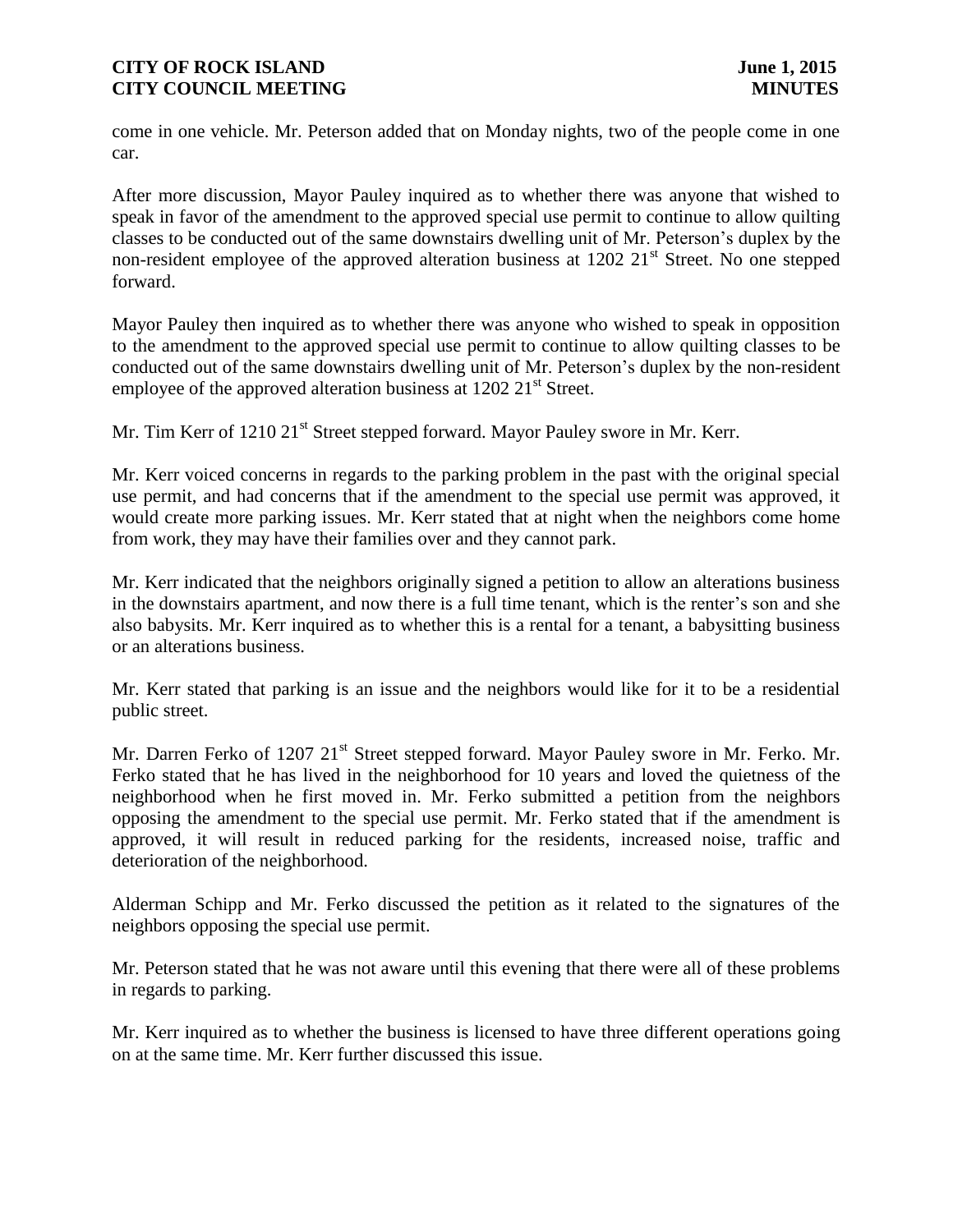Alderman Hotle stated that special use permits are for residents that can potentially operate some type of low intensity business in a residential area without rezoning the property to a commercial use. Alderman Hotle further discussed this item.

Council discussed the business as it related to the tenant (son) and the non-resident employee.

Alderman Schipp stated that the petition and the signatures that were gathered in proximity to the property are important for consideration for the specific question of amending the previous special use permit. Alderman Schipp and Mr. Kerr discussed parking as it related to the amount of spaces allowed for the business.

Ms. Adelle Forest of 413 23<sup>rd</sup> Avenue, Moline stepped forward. Mayor Pauley swore in Ms. Forest.

Alderman Tollenaer inquired to Ms. Forest (non-resident employee) as to how many times she has been asked to have her clients move their cars. Ms. Forest indicated that she has never had someone park in front of the driveways, but they have parked in front of her space. Alderman Tollenaer and Ms. Forest further discussed this issue.

Alderman Schipp advised that there is clearly a parking issue on this street, but the business also seems to be successful. Alderman Schipp added that this is clearly a residential neighborhood and suggested to Ms. Forest to consider finding a new location.

Alderman Hotle stated that this is in her ward and it is the first time she has heard of any of this from the neighborhood. Alderman Hotle stated that she doesn't want to see everyone walking away without the situation being worked out. Alderman Hotle stated that there is clearly an issue with parking in the neighborhood.

Alderman Hotle and Alderman Tollenaer suggested various ideas to help resolve the situation. After more Council discussion on the parking issue, Mr. Kerr stated that the neighbors do not want to discuss the amendment to the special use permit anymore; there is no fix.

After more discussion and with no other persons present to speak in opposition to the amendment to the special use permit, Mayor Pauley closed the public hearing and reconvened the regular meeting at 7:22 pm.

It was moved by Alderman Hotle and seconded by Alderman Schipp to not approve the amendment to the approved special use permit as recommended nor subject to the stipulations as stated in the report and to not refer to the City Attorney for an ordinance.

More discussion followed in regards to what would not be approved. Mayor Pauley explained that if this motion is approved, it would mean that there is no addition to the special use permit.

After more discussion, the motion carried by the following Aye and No vote; those voting Aye being; Alderman Hotle, Alderman Schipp, Alderman Austin, Alderman Clark, Alderman Mayberry, Alderman Foley and Alderman Tollenaer; those voting No, none.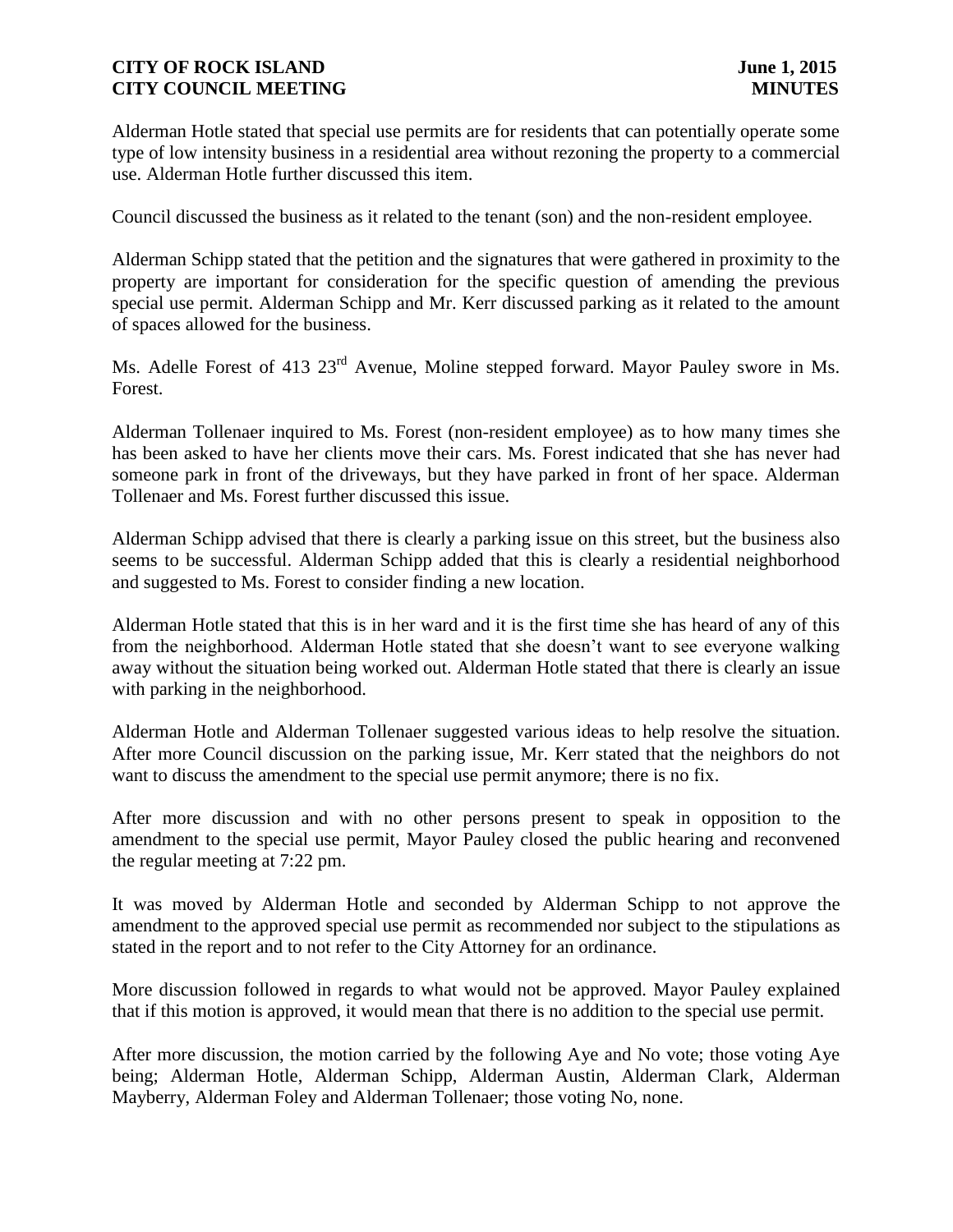Agenda Item #8 **CLAIMS**

It was moved by Alderman Austin and seconded by Alderman Foley to accept the following reports and authorize payments as recommended. The motion carried by the following Aye and No vote; those voting Aye being; Alderman Hotle, Alderman Schipp, Alderman Austin, Alderman Clark, Alderman Mayberry, Alderman Foley and Alderman Tollenaer; those voting No, none.

a. Report from the Public Works Department regarding payment in the amount of \$17,640.00 to DrinkerBiddle & Reath for legal services provided for the Long Term Control Plan.

b. Report from the Public Works Department regarding payment #4 in the amount of  $$453,441.29$  to Brandt Construction for services provided for the 6<sup>th</sup> Avenue Relief Sewer project.

c. Report from the Public Works Department regarding payment #40 in the amount of \$77,862.86 to Civil Constructors, Inc. for services provided for the Wet Weather Treatment System project.

#### Agenda Item #9

## **Claims for the weeks of May 15 through May 21 in the amount of \$823,159.71 and May 22 through May 28 in the amount of \$405,221.38 and payroll for the weeks of May 11 through May 24 in the amount of \$1,429,319.51.**

Alderman Tollenaer moved and Alderman Schipp seconded to allow the claims and payroll. The motion carried by the following Aye and No vote; those voting Aye being; Alderman Hotle, Alderman Schipp, Alderman Austin, Alderman Clark, Alderman Mayberry, Alderman Foley and Alderman Tollenaer; those voting No, none.

Agenda Item #10

# **Report from the Community and Economic Development Department regarding the purchase of property at 918-920 6th Avenue from Hubert Clinton in the amount of \$60,000.00 plus closing costs.**

It was moved by Alderman Clark and seconded by Alderman Foley to approve the purchase as recommended based on the terms as stated in the report, authorize the City Manager to execute the contract documents and refer to the City Attorney for an ordinance. The motion carried by the following Aye and No vote; those voting Aye being; Alderman Hotle, Alderman Schipp, Alderman Austin, Alderman Clark, Alderman Mayberry, Alderman Foley and Alderman Tollenaer; those voting No, none.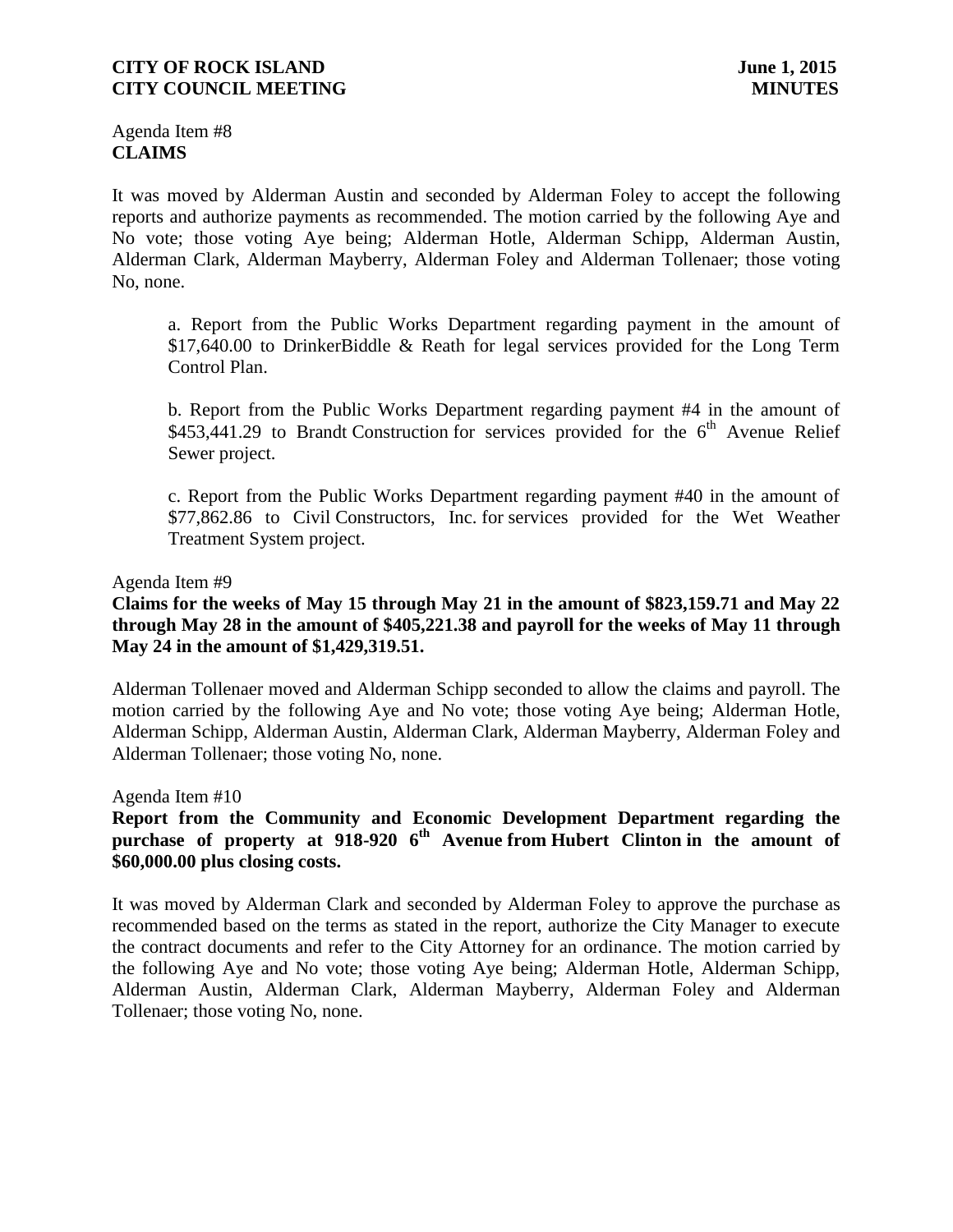#### Agenda Item #11

# **Report from the Public Works Department regarding the purchase of six permanent and temporary right-of-way parcels for the 11th Street and Blackhawk Road Intersection Improvements project in the total amount of \$46,502.00.**

Alderman Hotle moved and Alderman Austin seconded to approve the purchase as recommended based on the terms as stated in the report and refer to the City Attorney for an ordinance.

Discussion followed. Alderman Schipp stated that for this particular expenditure, he would not be voting for it. Alderman Schipp advised that he was one of the residents in the City that had spoken out against the project as it was carried out for the  $11<sup>th</sup>$  Street development. Alderman Schipp added that there is no signed commitment and funds were borrowed. Alderman Schipp stated that now it is June 2015, years after the public was told explicitly in newspaper articles that Walmart was coming and now to this day, there is no timeline. Alderman Schipp reiterated that he would not be voting for this item.

Alderman Foley stated that he was making it clear that he would be voting for this item. Alderman Foley stated that this also deals with the development down off of the  $9<sup>th</sup>$  Street and 11<sup>th</sup> Street corridor.

Alderman Hotle stated that this is also very important to the development that Alderman Foley mentioned with Missman, Blackhawk College, the Chris Elsberg Insurance Agency and two or three more additional office spaces. Alderman Hotle added that this is a very important project for the City and important for the future of that corridor.

After discussion, the motion carried by the following Aye and No vote; those voting Aye being; Alderman Hotle, Alderman Austin, Alderman Clark, Alderman Mayberry, Alderman Foley and Alderman Tollenaer; those voting No, Alderman Schipp.

#### Agenda Item #12

# **Report from the Community and Economic Development Department regarding a revised resolution accepting funding from the Illinois Housing Development Authority for the Blight Reduction Program.**

It was moved by Alderman Clark and seconded by Alderman Hotle to adopt the revised resolution as recommended and authorize the City Manager to execute the contract documents.

Discussion followed. Alderman Hotle advised that this is definitely a win for Rock Island. Alderman Hotle added that this is an issue that she cares about in her ward concerning homes that are causing blight in the neighborhood. Alderman Hotle stated that the City is getting over and above its normal budget to be able to cleanup neighborhoods and make it look better.

Alderman Foley agreed with Alderman Hotle. Alderman Foley stated that this is huge for certain properties in his ward and other wards as well. Alderman Foley added that one vacant home can cause a lot of issues in a whole neighborhood.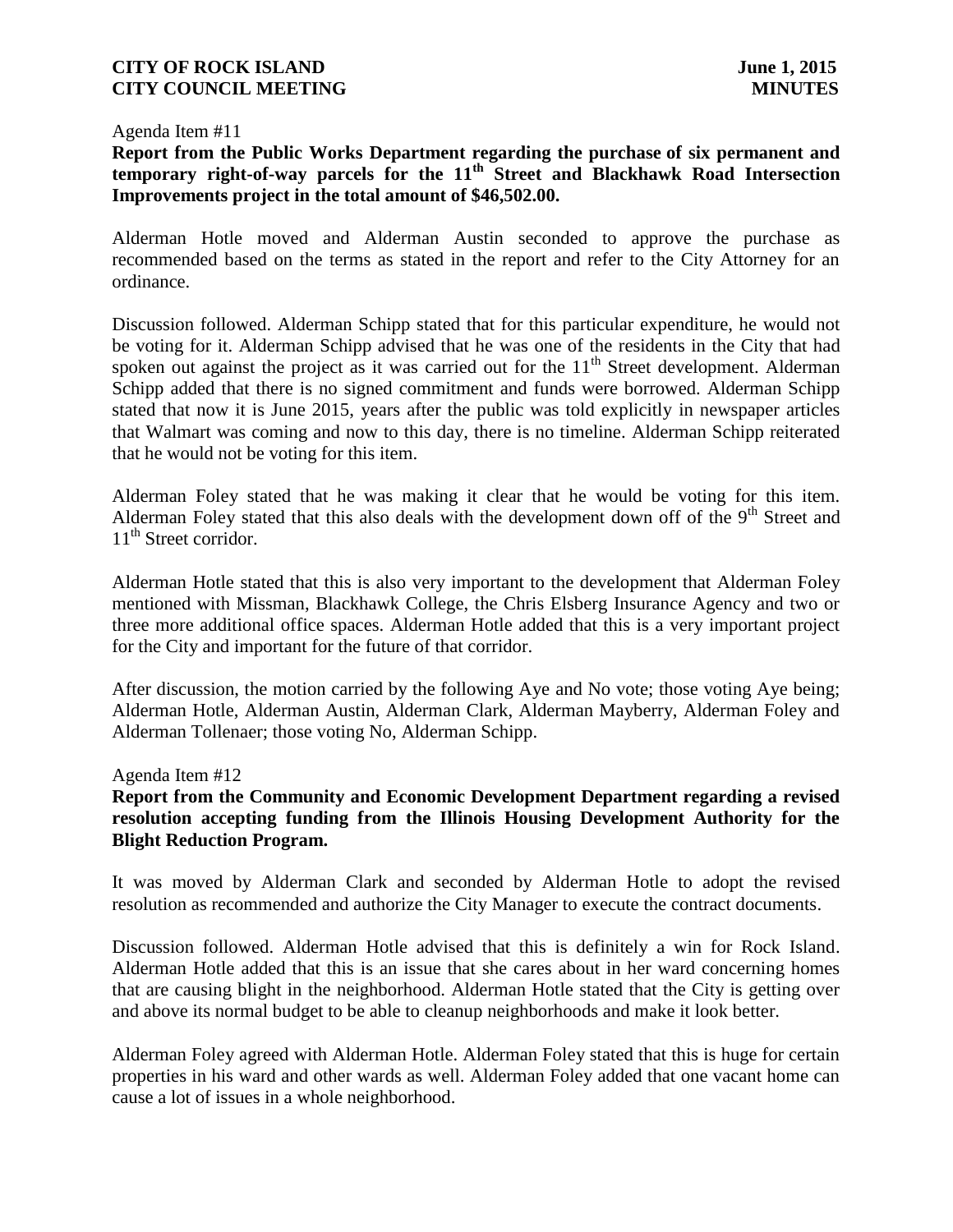After discussion, the motion carried by the following Aye and No vote; those voting Aye being; Alderman Hotle, Alderman Schipp, Alderman Austin, Alderman Clark, Alderman Mayberry, Alderman Foley and Alderman Tollenaer; those voting No, none.

#### Agenda Item #13

**Report from the Parks and Recreation Department regarding a Highway Resolution for the closure of 1st Avenue between 17th Street and 20th Street on Saturday, July 4, 2015 from noon to 11:00 pm, along with a rain date of Sunday, July 5, 2015 and a flood date of Friday, September 25, 2015 for a Fireworks display and concert at Schwiebert Riverfront Park**.

Alderman Foley moved and Alderman Hotle seconded to adopt the resolution as recommended.

Comments followed. Alderman Hotle stated that she is excited to actually have fireworks on July 4<sup>th</sup> this year.

After comments, the motion carried by the following Aye and No vote; those voting Aye being; Alderman Hotle, Alderman Schipp, Alderman Austin, Alderman Clark, Alderman Mayberry, Alderman Foley and Alderman Tollenaer; those voting No, none.

#### Agenda Item #14

# **Report from the City Clerk regarding a request for an Activity permit from Rock Island High School for their Homecoming Parade to be held on Friday, September 18, 2015 from 3:30 pm to 4:30 pm.**

It was moved by Alderman Hotle and seconded by Alderman Austin to approve the event as recommended. The motion carried by the following Aye and No vote; those voting Aye being; Alderman Hotle, Alderman Schipp, Alderman Austin, Alderman Clark, Alderman Mayberry, Alderman Foley and Alderman Tollenaer; those voting No, none.

Agenda Item #15

**Report from the City Clerk regarding a request from Mark Mueller, owner of Moe's Burgers & Brews to place tables and chairs outside of the establishment on the sidewalk at 1524 4th Avenue and a request to serve alcohol outside during regular business hours.**

Alderman Clark moved and Alderman Hotle seconded to approve the requests as recommended, subject to not blocking the public sidewalk and complying with all liquor license regulations.

Discussion followed. Alderman Austin inquired as to whether they would have some type of delineation of the area. Mayor Pauley stated yes, there would have to be some type of fencing around it.

Alderman Hotle stated that the business owner has a long history of catering and cooking, and it is a great addition to that spot. Alderman Hotle added that she would like to see Rock Island support this business and keep it thriving.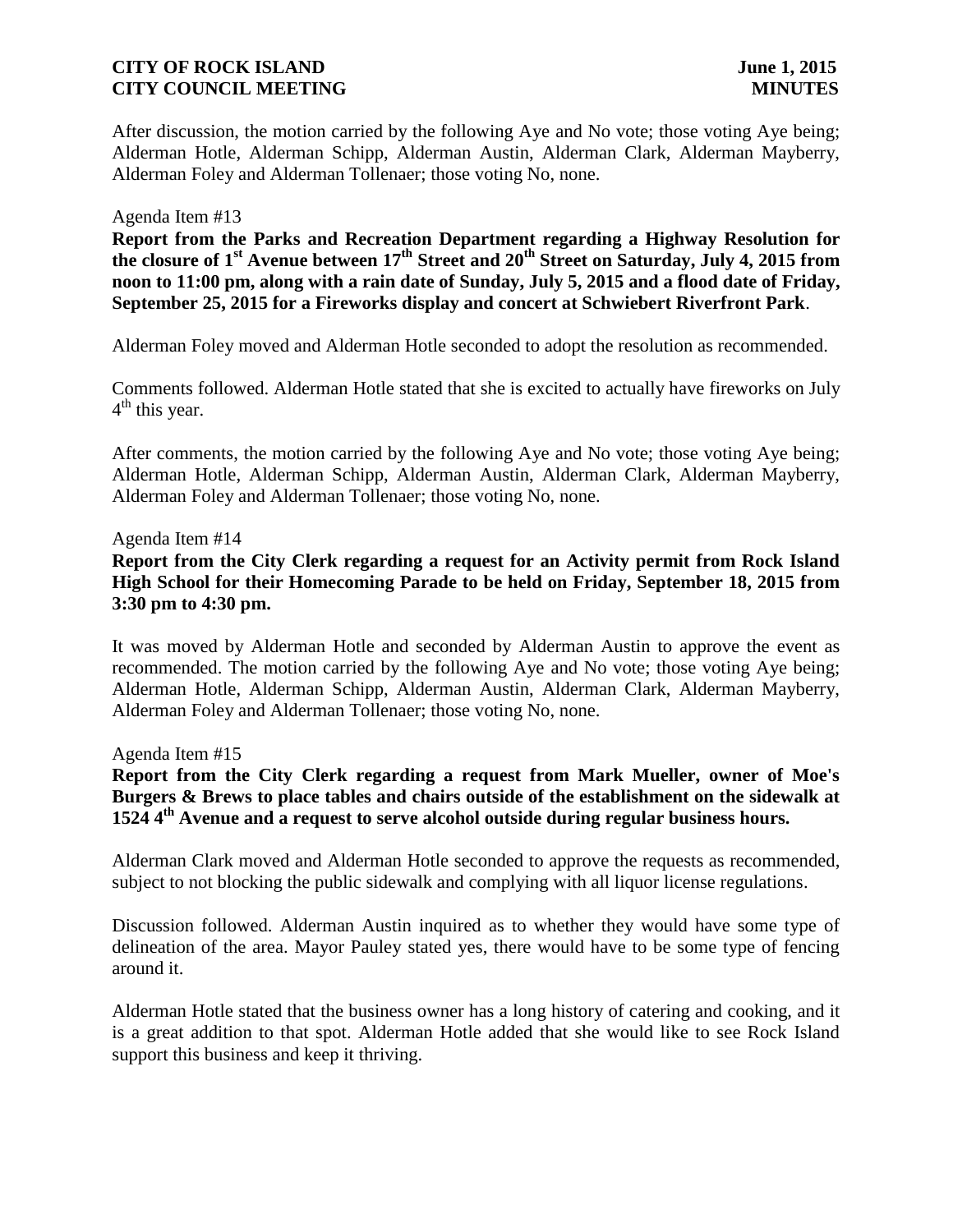After discussion, the motion carried by the following Aye and No vote; those voting Aye being; Alderman Hotle, Alderman Schipp, Alderman Austin, Alderman Clark, Alderman Mayberry, Alderman Foley and Alderman Tollenaer; those voting No, none.

#### Agenda Item #16 **Other Business.**

Alderman Hotle encouraged everyone to get their 2015 Citizen of the Year nominations in. Alderman Hotle stated that this is really a great opportunity to be able to thank someone and honor them for what they are doing. It was noted that nominations are due by Monday, June  $8<sup>th</sup>$ .

Alderman Clark stated that on June  $10^{th}$  at 6:00 pm at the Martin Luther King Center, he will be having a ward update meeting. Alderman Clark stated that everyone is invited.

Alderman Schipp stated that one issue that came up over the Memorial Day weekend was a pole in his ward not having a flag on it. Alderman Schipp added that there is also a flagpole on top of City Hall that doesn't have a flag. Alderman Schipp encouraged Council and City leadership to make it a priority to assess where there are vacant flagpoles in the City leading up to the  $4<sup>th</sup>$  of July and to make sure that wherever there is a flagpole that there is a flag on it.

Alderman Austin read a statement in regards to the discussion leading up to the vote for the Downtown Revitalization Plan at the last meeting that included a comment from one of the Aldermen. Alderman Austin advised that the comment was that any Alderman not supporting the plan is not supporting the future for a prosperous Rock Island. Alderman Austin stated that he completed an online survey, attended one of the community workshops and read the draft copy and shared his thoughts and concerns with the appropriate City staff. Alderman Austin stated that when it was time to vote on the plan, he pointed out that there were many interesting ideas that were worthy of his support, but at the same time, he did not feel he could approve a document and plan that he did not believe was in the best interest of the City. Alderman Austin also stated that he has served on this Council for 11 years representing the  $7<sup>th</sup>$  Ward. Alderman Austin added that voters expect him to use his best judgment in making difficult decisions and casting difficult votes. Alderman Austin advised that to think he would not be doing what he feels leads to the most prosperous Rock Island imaginable is ridiculous. Alderman Austin stated that it is his responsibility to advocate for his ward and vote on what is in the best interest of the City. Alderman Austin concluded by stating that for the reasons previously shared in discussions on the plan; it is exactly what I did, which was to vote for what is in the best interest of the City.

Alderman Mayberry advised that he was also called about the flag situation concerning the one at Webber Park and was told about the one at City Hall. Alderman Mayberry stated that he was told that the City will be taking care of this situation by the time July  $4<sup>th</sup>$  comes around.

Caryl Altemus of 1821  $9<sup>th</sup>$  Street stepped forward. Ms. Altemus discussed her observations in regards to the entire west side of Rock Island. Ms. Altemus stated that the west side is not as clean as it once was. Ms. Altemus also discussed the social ills including blighted properties and empty buildings on the west side of the City. Ms. Altemus discussed Douglas Park as it related to